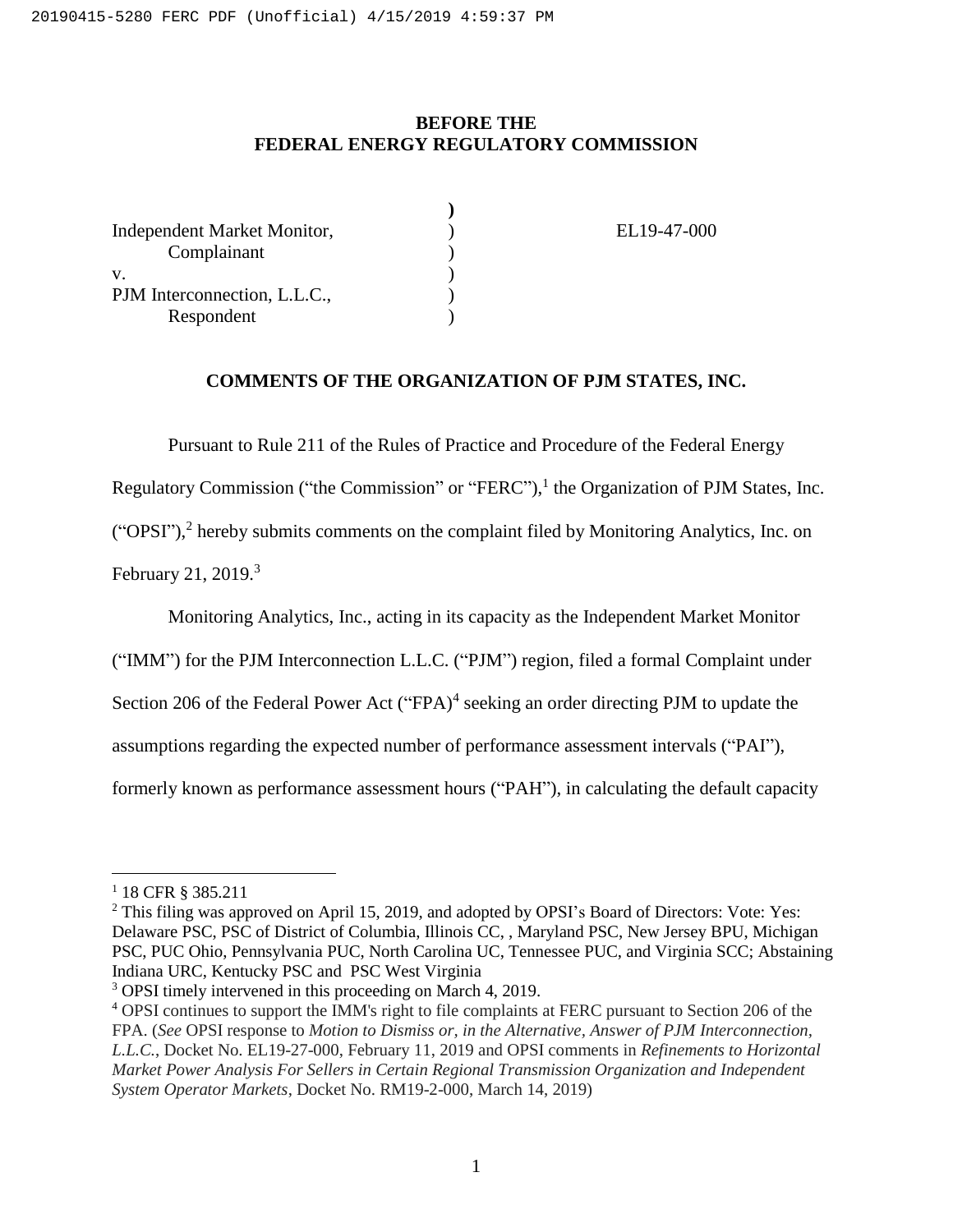market seller offer cap ("MSOC").<sup>5</sup> The IMM provides compelling evidence that the assumptions used to determine the default MSOC result in unjust and unreasonable rates. As such, OPSI urges the Commission to grant the Complaint, fully investigate this matter and require PJM to implement appropriate Tariff changes prior to PJM holding its Base Residual Auction ("BRA") for the 2022/2023 Delivery Year.<sup>6</sup>

#### **COMMENTS**

OPSI agrees with the IMM that the current default MSOC cap is overstated and urges the Commission to grant the IMM's Complaint and find the default MSOC unjust and unreasonable. The IMM provides sufficient data indicating that reliance on estimated PAIs significantly higher than those observed in recent years for determining the default MSOC may have led to the exercise of market power in certain Locational Delivery Areas ("LDAs"). According to the IMM's calculations, applying such comparatively high PAIs in determining the default MSOC may have subjected electricity customers in our states to significant excess capacity charges, estimated to be as high as \$1.2 billion, for the BRA held for the 2021/2022 Delivery Year.<sup>7</sup>

In its order conditionally accepting PJM's proposed Capacity Performance resource product<sup>8</sup>, the Commission recognized that the PAH estimate affects core components of the Capacity Performance design, including the default MSOC, and required PJM to file with the Commission annual updates on the use of 30 hours for this parameter, encouraging reassessment

 $\overline{a}$ 

<sup>&</sup>lt;sup>5</sup> Independent Market Monitor for PJM v. PJM Interconnection L.L.C., (February 21, 2019).

<sup>&</sup>lt;sup>6</sup> The Commission has approved PJM to conduct this auction in August 2019. PJM Interconnection, L.L.C. Order Granting Waiver, ER18-2222-000, issued August 30, 2018]

 $^7$  Analysis of the 2021/2022 RPM Base Residual Auction: Revised, The Independent Market Monitor for PJM, August 24, 2018, Table 47.

<sup>8</sup> 151 FERC ¶ 61,208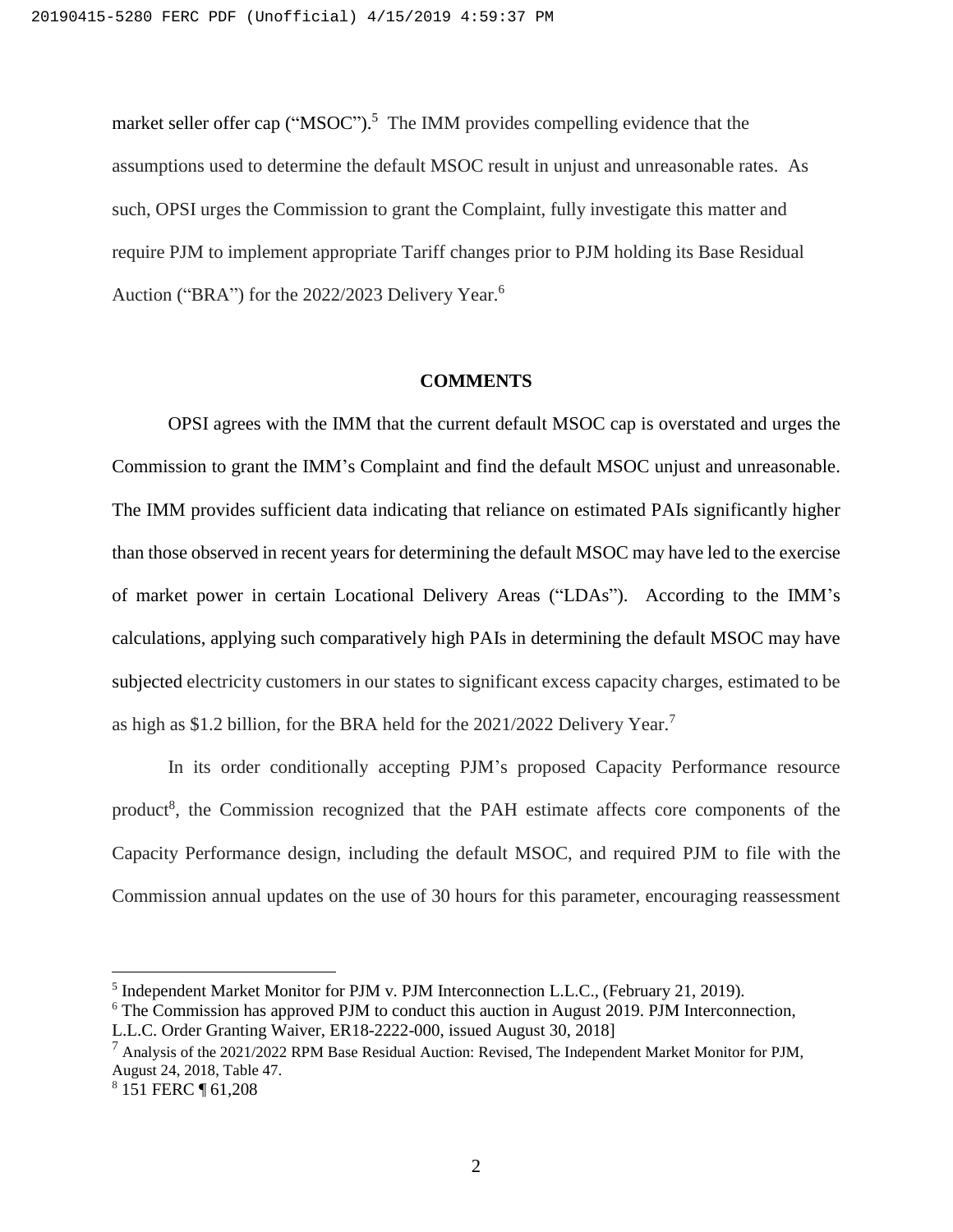of the assumed number of PAHs and to submit a filing if PJM finds a revision warranted.<sup>9</sup> The IMM points out in its Complaint that PJM performed an assessment suggesting 30 PAHs may be relatively high given the level of installed reserve margin ("IRM") PJM has consistently secured in its recent capacity auctions.<sup>10</sup>

OPSI agrees with the IMM that "The correctly calculated default MSOC would continue to be Net Cone times B only if the PAI (PAH) used to calculate the nonperformance charge rate were the same as the reasonably expected PAI (PAH)."<sup>11</sup> OPSI recommends that if the Commission cannot determine the reasonably expected and supported PAH in the default  $MSOC^{12}$ , it consider directing PJM to return to the default offer cap approach prevailing prior to the implementation of the capacity performance tariff changes. Specifically, as explained by the IMM, avoided cost is more appropriate in setting the clearing price than the current default MSOC.<sup>13</sup> OPSI recommends that the Commission consider directing PJM to develop reasonable resource class avoided costs that capacity resources could employ, along with the option to demonstrate higher unit-specific avoided cost.

#### **CONCLUSION**

For the foregoing reasons, OPSI respectfully requests that the Commission grant the IMM's complaint and find the current default MSOC unjust and unreasonable. OPSI recommends

 $\overline{a}$ 

<sup>&</sup>lt;sup>9</sup> 151 FERC ¶ 61,208, P163

<sup>&</sup>lt;sup>10</sup> Complaint, at 14

 $11$  Id. at 6

 $12$  The IMM states that five PAH is reasonable and supportable but notes that "it is, within limits, reasonably a matter of judgement informed by empirical observation of market responses." Id at 6. OPSI takes no position as to whether the IMM's recommended five PAH (one-sixth of Net CONE Times B) is reasonable or on the number of PAH used in calculating the nonperformance charge rate.  $13$  Id. at 11-12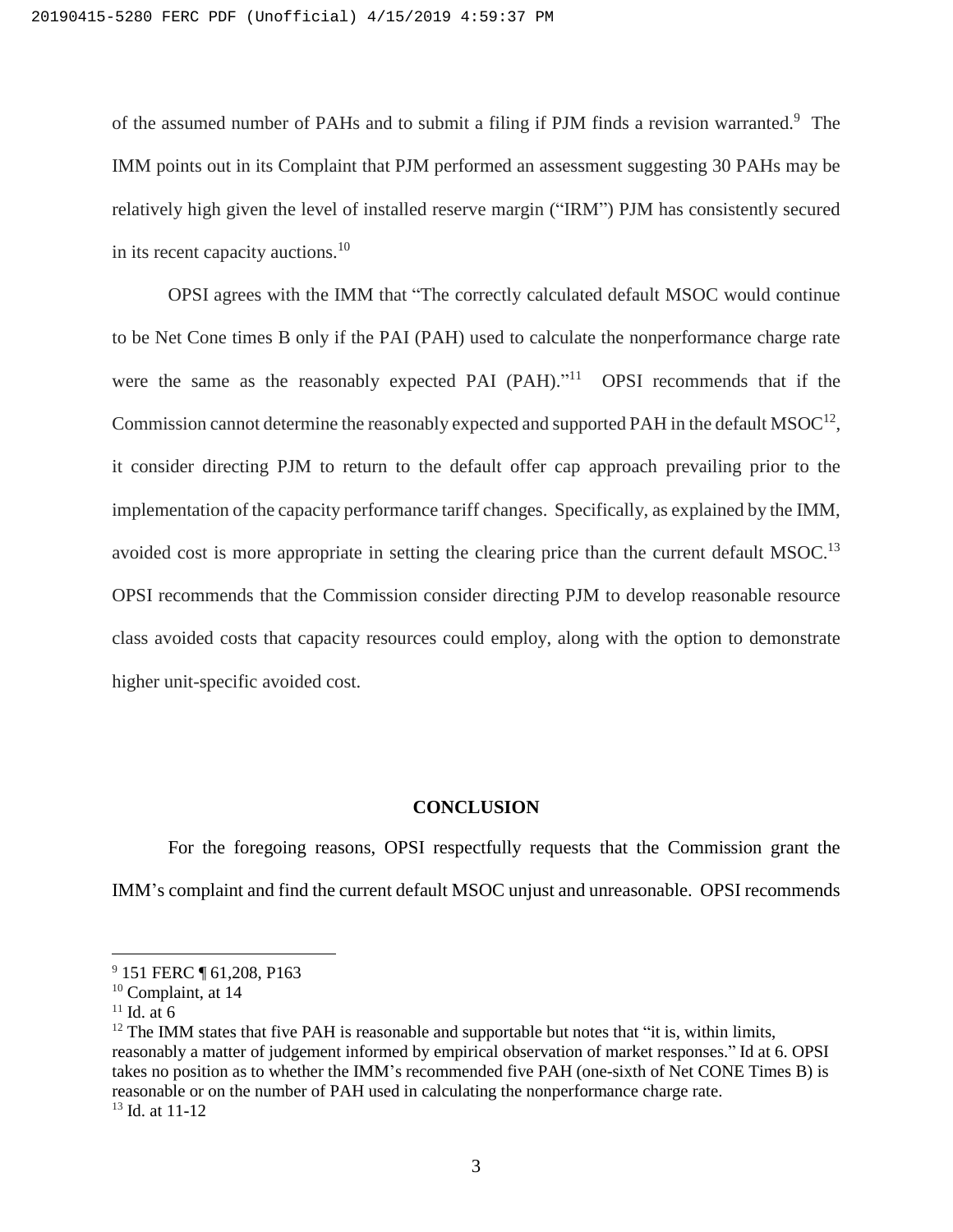that if the Commission cannot determine the reasonably expected and supported PAH in calculating the default MSOC it consider reverting to the avoided cost approach prevailing prior to the adoption of the Capacity Performance tariff changes.

Respectfully submitted,

## */s/ Gregory V. Carmean*

Executive Director Organization of PJM States, Inc. 700 Barksdale Road, Suite 1 Newark, DE 19711 Tel 302-266-0914 Email: greg@opsi.us Dated: April 15, 2015

# CERTIFICATE OF SERVICE

I HEREBY CERTIFY that I am on this date serving a copy of the foregoing document upon each person designated on the official service list compiled by the Federal Energy Regulatory Commission in accordance with the requirements of Rule 2010 of the Commission's Rules of Practice and Procedure.

Dated at Newark, Delaware this 15th day of April, 2019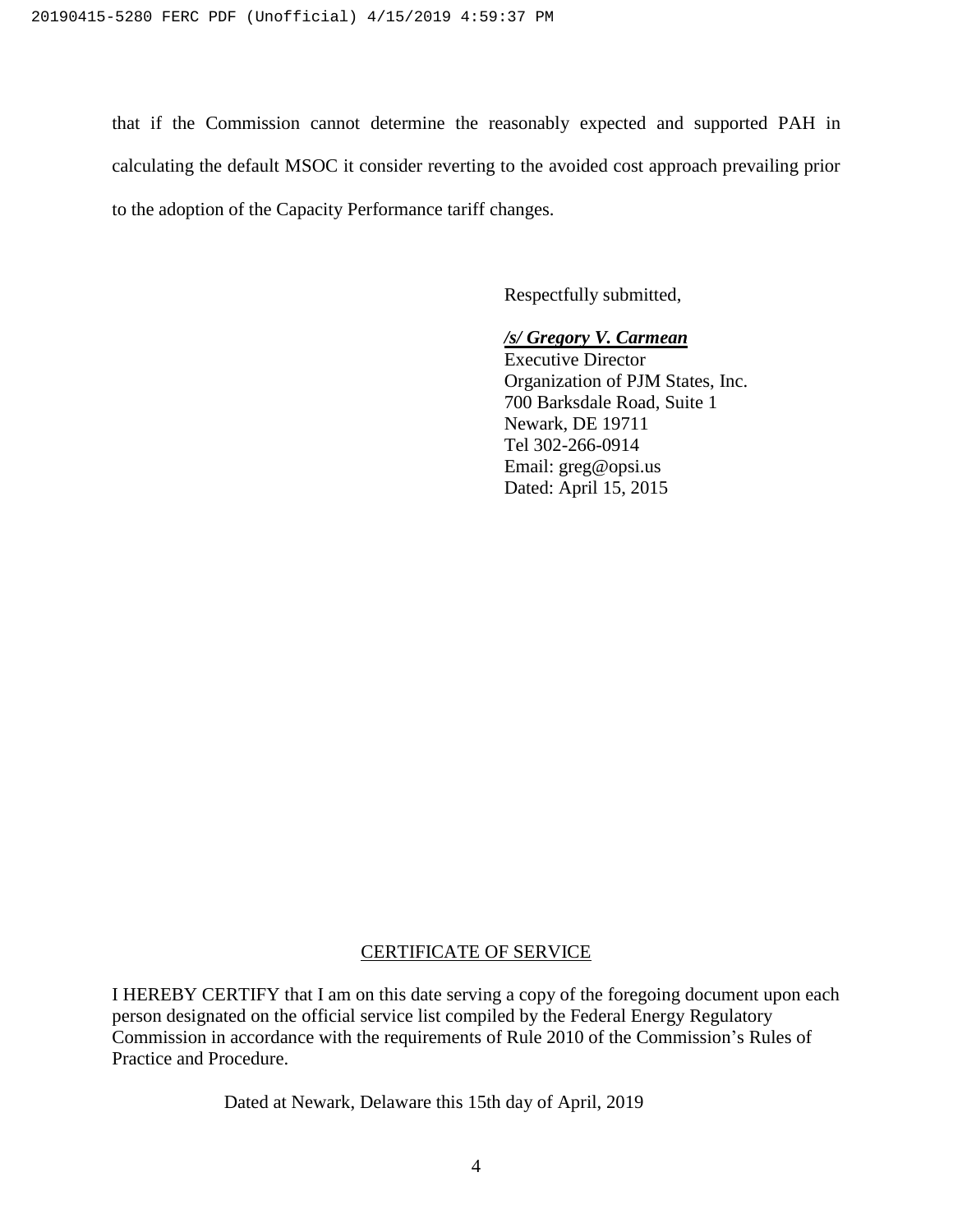Gregory V. Carmean

*/s/ Gregory V. Carmean*

Executive Director Organization of PJM States, Inc. 700 Barksdale Road, Suite 1 Newark, DE 19711 (302) 266-0914 [greg@opsi.com](mailto:greg@opsi.com)